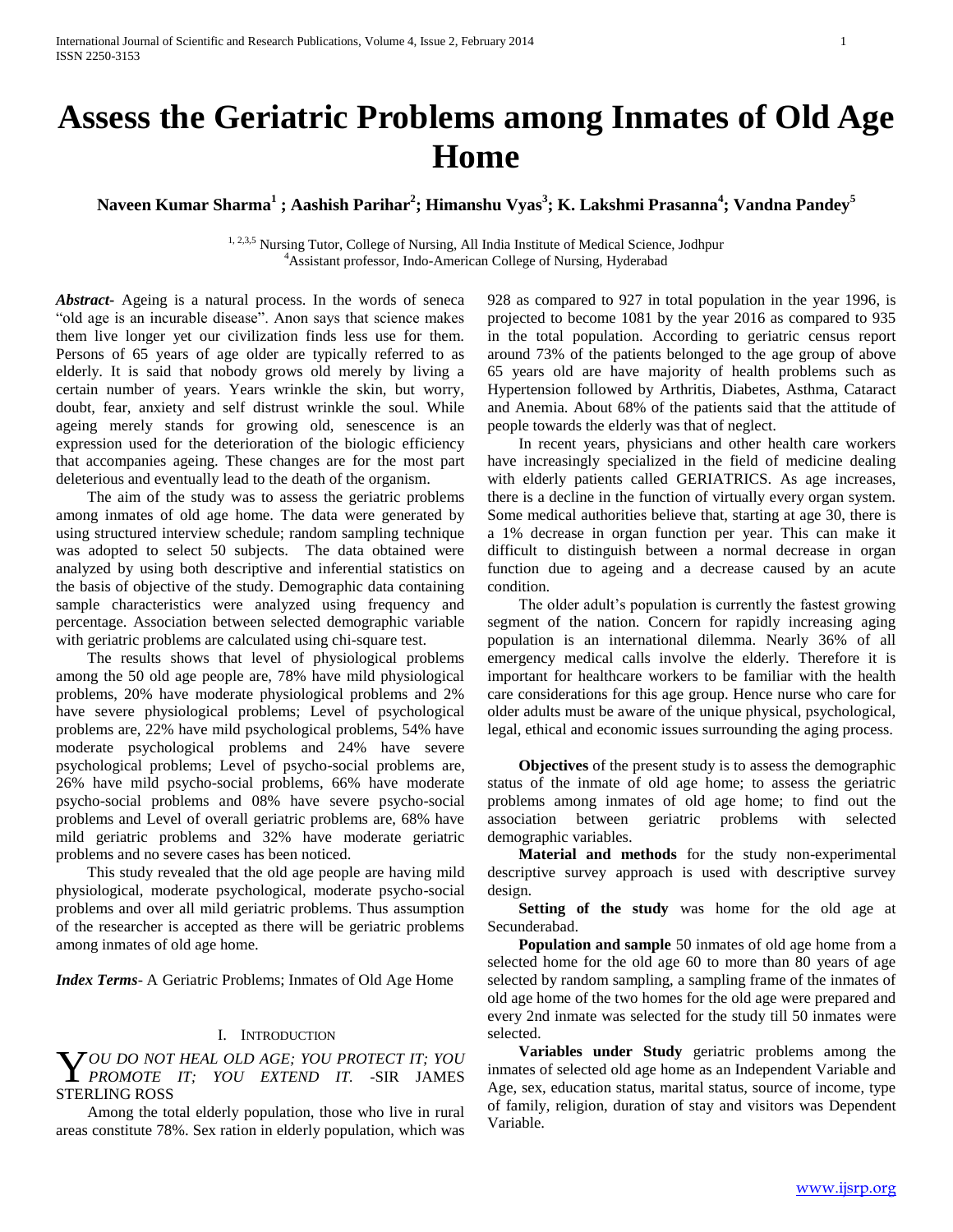After an extensive review of literature, discussion with the experts and the research personal experience structured interview schedule to assess the geriatric problems among old age home at new bhoiguda, secunderabad. Tool consists of 3 parts physiological, psychological and psychosocial. The first draft of physiological questionnaire consists of 20 questions, second psychological questionnaire consist of 10 questions and psycho social consist of 10 questions. It is divided into 3 to assess mild, moderate and severe problems of inmates of old age home. Based on the pilot study with 3 subjects, suggestion from experts, modification and rearrangement of few items were done.

 **Result** was organized, analyzed and presented in six sections section-I frequency and percentage distribution of demographic variable of geriatric clients; Section-II frequency and percentage distribution of physiological problems; Section-III frequency and percentage distribution of psychological problems; Section-IV frequency and percentage distribution of psycho-social problems; Section-V frequency and percentage distribution of overall geriatric problems; Section-VI association between geriatric problems with selected demographic variables.

# **SECTION- I**

**TABLE – 1** Frequency and percentage distribution of demographic variable of geriatric clients  $N - 50$ 

|     |                              | $1$ V $-$               |                    |                       |
|-----|------------------------------|-------------------------|--------------------|-----------------------|
| Sl. |                              |                         | <b>Respondents</b> |                       |
| No. | <b>Characteristics</b>       | Category                | <b>Numbe</b><br>r  | Percen<br>$\mathbf t$ |
|     |                              | $60-69$ years           | 10                 | $\overline{20}$       |
| 1.  | Age (years)                  | 70-79 Years             | 19                 | 38                    |
|     |                              | More<br>than<br>80years | $\overline{21}$    | 42                    |
|     |                              | Male                    | $\overline{27}$    | 54                    |
| 2.  | Gender                       | Female                  | $\overline{23}$    | 46                    |
|     |                              | Hindu                   | $\overline{8}$     | 16                    |
| 3.  | Religion                     | Muslim                  | $\overline{1}$     | $\overline{2}$        |
|     |                              | Christian               | 41                 | 82                    |
|     |                              | Illiterate              | 22                 | $\overline{44}$       |
| 4.  | Educational<br>qualification | Schooling               | 23                 | 46                    |
|     |                              | Degree                  | $\overline{5}$     | $\overline{10}$       |
|     |                              | Independent             | 20                 | 40                    |
| 5.  | Income source                | Dependent               | 30                 | 60                    |
|     |                              | Married                 | $\overline{25}$    | $\overline{50}$       |
|     |                              | Unmarried               | $\overline{5}$     | $\overline{10}$       |
| 6.  | Marital status               | Divorced                | $\overline{5}$     | 10                    |
|     |                              | Widow/widowe<br>r       | $\overline{14}$    | 28                    |
|     |                              | Separated               | $\overline{1}$     | $\overline{2}$        |
| 7.  |                              | Nuclear                 | $\overline{22}$    | 44                    |
|     | Type of Family               | Joint                   | $\overline{19}$    | $\overline{38}$       |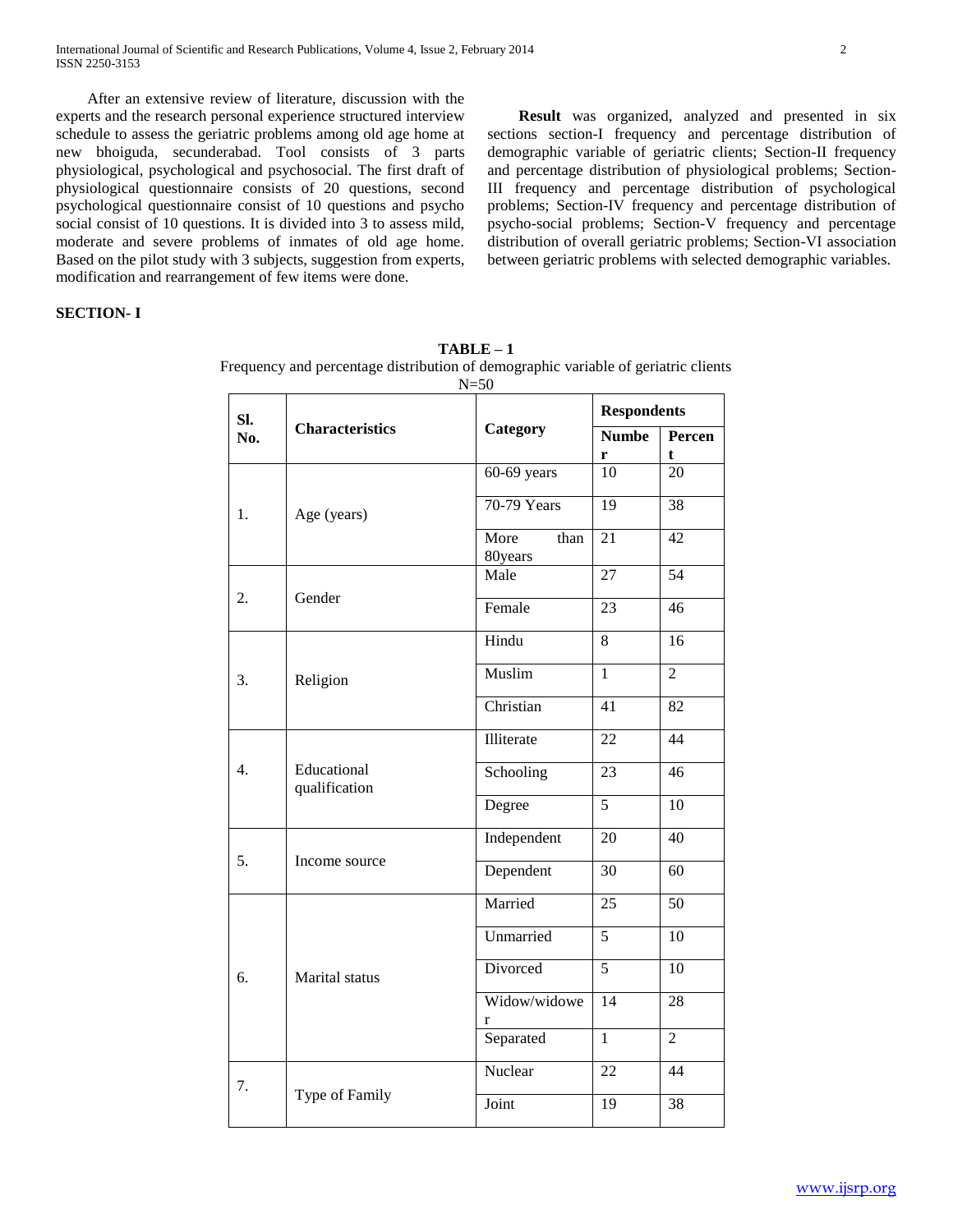|     |                                     | Large          | 9  | 18 |
|-----|-------------------------------------|----------------|----|----|
|     |                                     | $0-3yrs$       | 31 | 62 |
| 9.  | Duration of stay in Old age<br>home | $4-6yrs$       | 10 | 20 |
|     |                                     | $7-10$ yrs     | 09 | 18 |
| 11. | <b>Visitors</b>                     | Yes            | 32 | 64 |
|     |                                     | N <sub>o</sub> | 18 | 36 |

# **SECTION- II**

## **TABLE – 2**

Frequency and Percentage distribution of physiological problems

| $N = 50$              |                  |                   |  |  |
|-----------------------|------------------|-------------------|--|--|
| OF<br><b>LEVEL</b>    | <b>FREQUENCY</b> | <b>PERCENTAGE</b> |  |  |
| <b>SCORE</b>          |                  |                   |  |  |
| MILD $[0-20]$         | 39               | 78                |  |  |
| <b>MODERATE</b>       | 10               | 20                |  |  |
| $[21-30]$             |                  |                   |  |  |
| <b>SEVERE</b> [31-40] | 1                | 2                 |  |  |
| <b>TOTAL</b>          | 50               | 100               |  |  |

### **SECTION-III**

# **TABLE - 3** Frequency and Percentage distribution of psychological problems

|                                    | $N=50$           |                   |
|------------------------------------|------------------|-------------------|
| <b>LEVEL</b><br>ΟF<br><b>SCORE</b> | <b>FREQUENCY</b> | <b>PERCENTAGE</b> |
| MILD $[0-6]$                       | 11               | 22                |
| <b>MODERATE</b><br>$[7-13]$        | 27               | 54                |
| <b>SEVERE</b><br>$[14-$<br>20]     | 12               | 24                |
| <b>TOTAL</b>                       | 50               | 100               |

## **SECTION-IV**

# **TEBLE - 4**

Frequency and Percentage distribution of psycho-social problems  $N=50$ 

| .                     |    |                  |            |  |
|-----------------------|----|------------------|------------|--|
| LEVEL<br><b>SCORE</b> | OF | <b>FREQUENCY</b> | PERCENTAGE |  |
| MILD $[0-6]$          |    | 13               | 26         |  |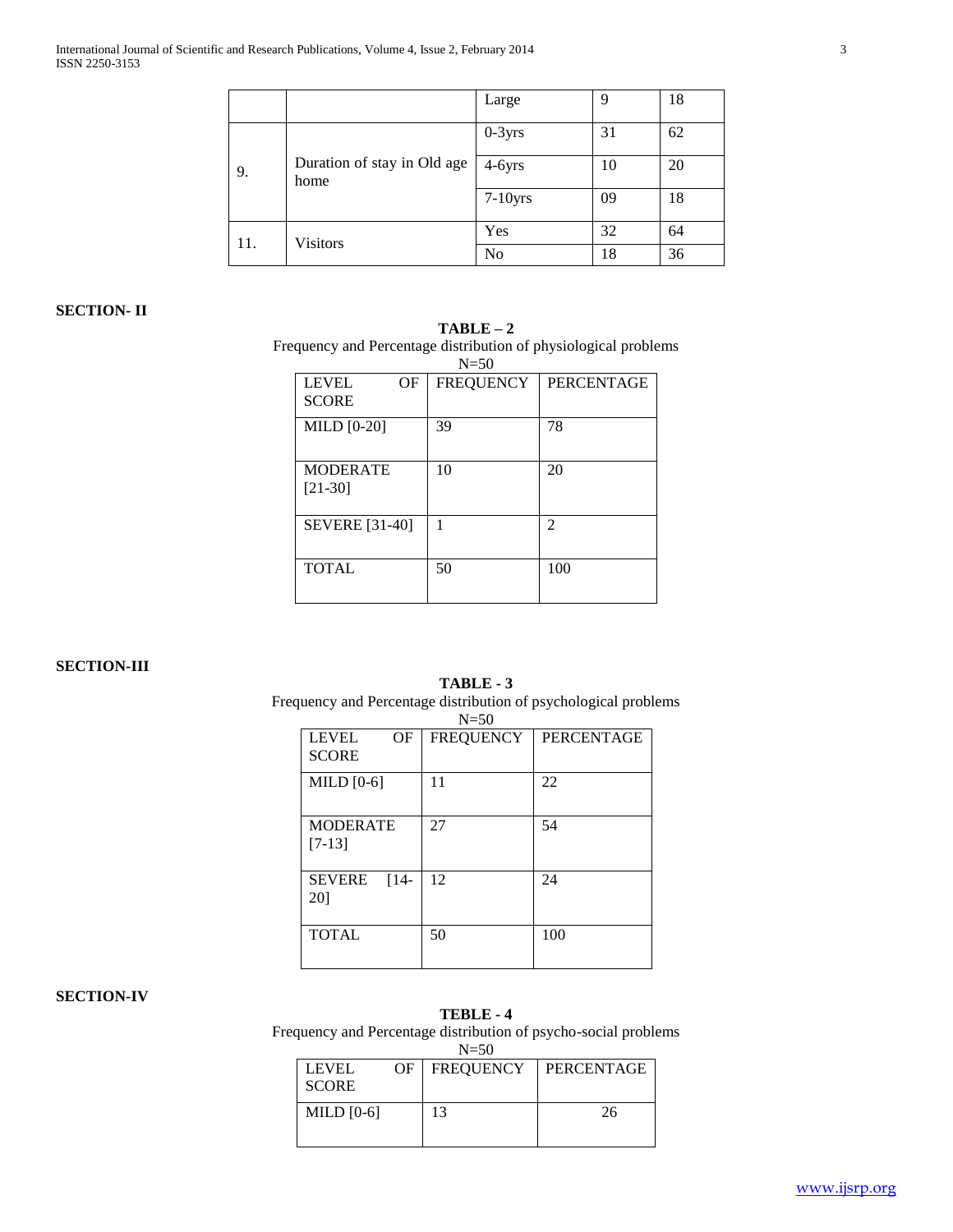| MODERATE [7-   33 |    | 66  |
|-------------------|----|-----|
| 13]               |    |     |
|                   |    |     |
| SEVERE [14-       | 4  | 08  |
| 20]               |    |     |
|                   |    |     |
| <b>TOTAL</b>      | 50 | 100 |
|                   |    |     |
|                   |    |     |

# **SECTION-V**

**TABLE - 5** Frequency and Percentage distribution of overall geriatric problems

|                                | $N=50$           |                   |
|--------------------------------|------------------|-------------------|
| <b>LEVEL</b><br>OF             | <b>FREQUENCY</b> | <b>PERCENTAGE</b> |
| <b>SCORE</b>                   |                  |                   |
| MILD $[0-6]$                   | 34               | 68                |
| <b>MODERATE</b> [7-<br>131     | 16               | 32                |
| $[14-$<br><b>SEVERE</b><br>201 | 00               | 0 <sup>0</sup>    |
| <b>TOTAL</b>                   | 50               | 100               |

### **SECTION-VI**

Association between geriatric problems with selected demographic variables.

**TABLE – 6**

Association with physiological problems  $N=50$ 

|                        |            | $1 - 30$                |         |             |
|------------------------|------------|-------------------------|---------|-------------|
| Variables              | Chi-square | of<br>Degree<br>freedom | p-value | Inference   |
| Age                    | 0.4505     | 2                       | 5.991   | <b>NS</b>   |
| <b>Sex</b>             | 0.087      | 1                       | 3.811   | <b>NS</b>   |
| Education<br>status    | 7.783      | 3                       | 7.815   | <b>NS</b>   |
| Marital status         | 2.585      | $\overline{4}$          | 9.49    | <b>NS</b>   |
| of<br>Source<br>income | 0.002      | 1                       | 3.811   | <b>NS</b>   |
| Type of family         | 1.499      | $\overline{2}$          | 5.991   | <b>NS</b>   |
| Religion               | 1.403      | 3                       | 7.815   | <b>NS</b>   |
| Duration<br>of<br>stay | 13.51      | $\overline{c}$          | 5.991   | Significant |
| <b>Visitors</b>        | 01259      | 1                       | 3.811   | <b>NS</b>   |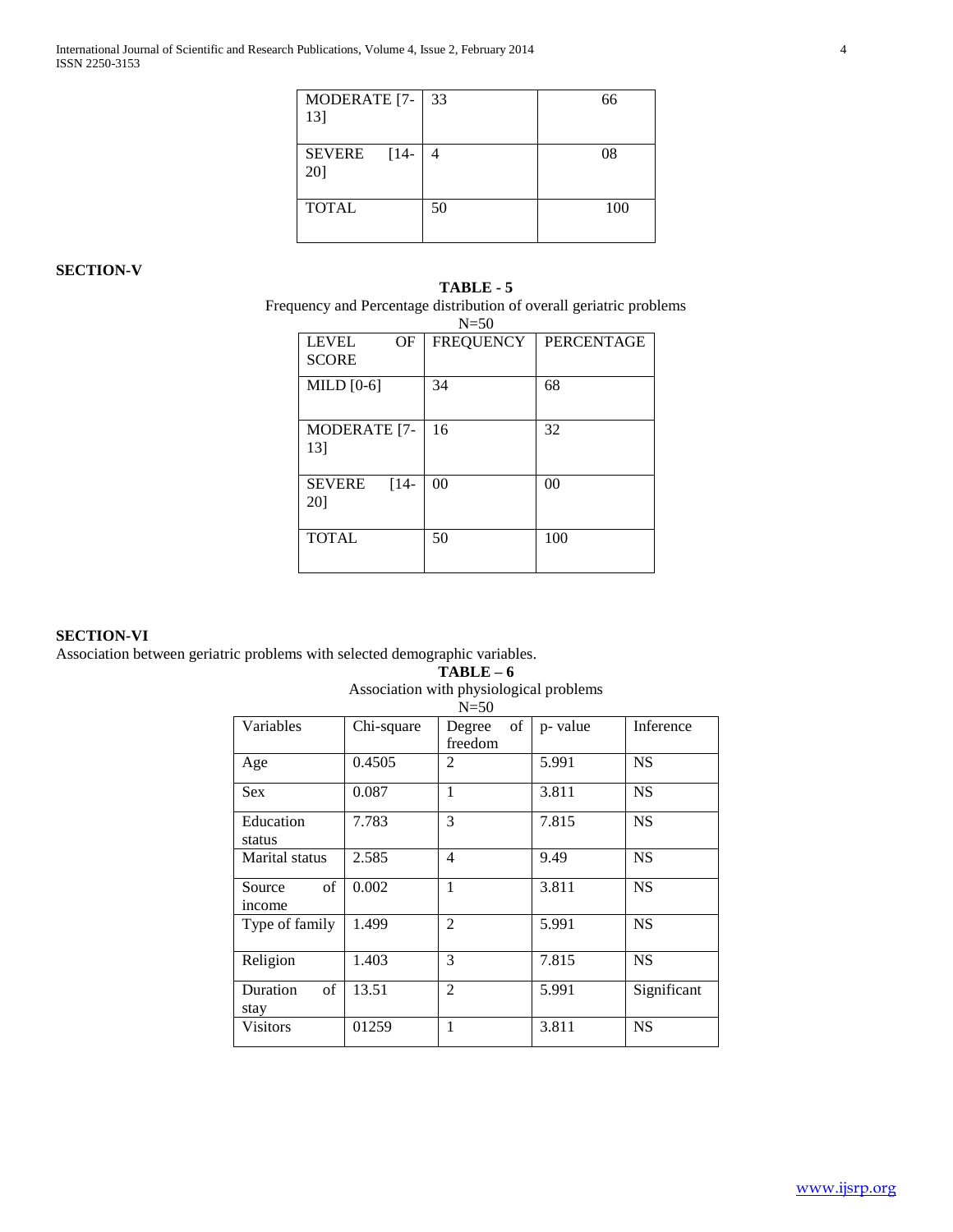|                        |            | $N=50$                  |         |             |
|------------------------|------------|-------------------------|---------|-------------|
| Variables              | Chi square | of<br>Degree<br>freedom | P value | Inference   |
| Age                    | 11.55      | 2                       | 5.911   | Significant |
| <b>Sex</b>             | 0.33       | 3                       | 7.815   | <b>NS</b>   |
| Education<br>status    | 0.457      | 3                       | 7.815   | <b>NS</b>   |
| Marital status         | 5.649      | $\overline{4}$          | 9.49    | <b>NS</b>   |
| of<br>Source<br>income | 1.55       | 1                       | 3.811   | <b>NS</b>   |
| Type of family         | 1          | 2                       | 5.991   | <b>NS</b>   |
| Religion               | 0.941      | 3                       | 7.815   | <b>NS</b>   |
| Duration<br>of<br>stay | 0.84       | $\overline{2}$          | 5.991   | <b>NS</b>   |
| Visitors               | 0.16       | 1                       | 3.811   | <b>NS</b>   |

| TABLE-7                                 |  |
|-----------------------------------------|--|
| Association with psychological problems |  |

| <b>TABLE - 8</b>                       |  |  |  |
|----------------------------------------|--|--|--|
| Association with psycho-social problem |  |  |  |
| N-50                                   |  |  |  |

|                       |            | $N=50$         |         |             |
|-----------------------|------------|----------------|---------|-------------|
| Variables             | Chi square | of<br>Degree   | P value | Inference   |
|                       |            | freedom        |         |             |
| Age                   | 11.55      | 2              | 5.991   | Significant |
| <b>Sex</b>            | 0.539      |                | 3.811   | <b>NS</b>   |
| Education             | 4.33       | 3              | 7.815   | <b>NS</b>   |
| status                |            |                |         |             |
| <b>Marital</b> status | 8.45       | $\overline{4}$ | 9.49    | <b>NS</b>   |
| of<br>Source          | 0.436      | 1              | 3.811   | <b>NS</b>   |
| income                |            |                |         |             |
| Type of family        | 4.752      | 2              | 5.991   | <b>NS</b>   |
| Religion              | 1.18       | 3              | 7.815   | <b>NS</b>   |
| of<br>Duration        | 2.6        | $\mathfrak{D}$ | 5.991   | <b>NS</b>   |
| stay                  |            |                |         |             |
| <b>Visitors</b>       | 0.646      |                | 3.811   | <b>NS</b>   |

#### II. DISCUSSION

 In the present study, the finding reveals that the proportion of inmate of old age home majority belongs to age group of more than 80 years (42%); According to gender 54% were males and 46% were females; 44% were illiterate, 46% did schooling and 10% were degree holders; 50% were married, 10% were unmarried, 10% were divorced, 28% were widow and 2% were separated; According to source of income 40% were independent and 60% were dependent; 44% belongs to nuclear family, 38% belongs to joint family and 18% belongs to large family; 16% were Hindu, 2% were Muslim and 82% were Christians; 62% belongs to the period of less than 3 yrs, 20% belongs to the period of 4-6 yrs and 18% belongs to the period between 7-10 yrs; 64% had visitors and 36% don't have visitors.

 Level of physiological problems among the 50 old age people, 78% have mild physiological problems, 20% have moderate physiological problems and 2% have severe physiological problems.

 Level of psychological problems among the 50 old age people, 22% have mild psychological problems, 54% have moderate psychological problems and 24% have severe psychological problems.

 Level of psycho-social problems among the 50 old age people, 26% have mild psycho-social problems, 66% have moderate psycho-social problems and 08% have severe psychosocial problems.

 Level of overall geriatric problems among the 50 old age people, 68% have mild geriatric problems and 32% have moderate geriatric problems and no severe cases has been noticed.

 The study findings show that only the duration of stay had a significant association with physiological problems. Obtained chi square value is 13.51 and p value is 5.991 for duration of stay,